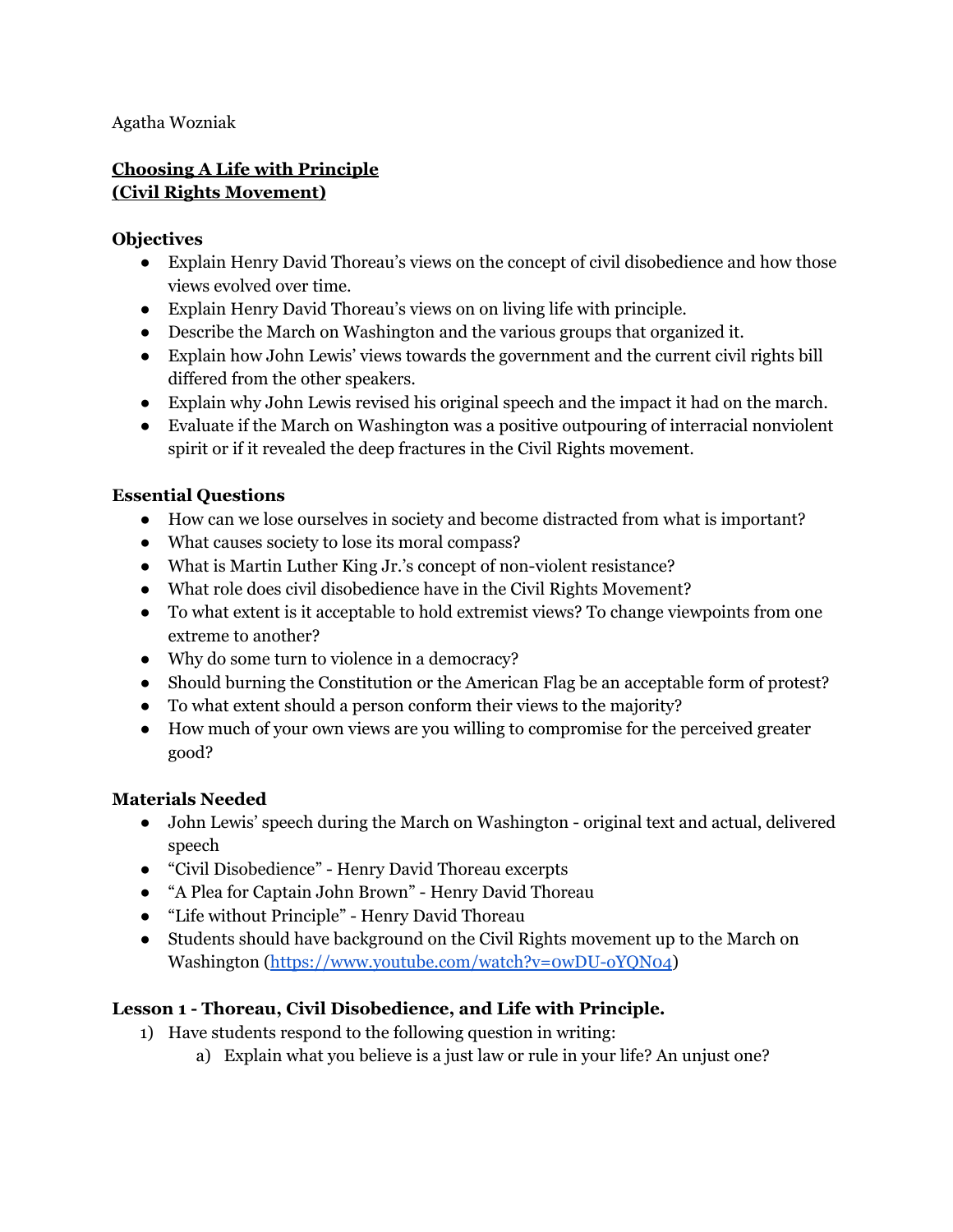- 2) Have students share their answers to the question in small groups. The groups should define what makes a rule or law just or unjust. Bring the class together, have the groups share, and together create working definitions.
- 3) Pass out the excerpts from "Civil Disobedience". Have the students read silently in their groups then come together and discuss what Thoreau believes is the role of an individual in society. Have students cite examples in their groups of where they have seen individuals perform this role in what they have studied about the Civil Rights movement.
- 4) Pass out the next set of quotes taken from "A Plea for Captain John Brown" and have the students repeat the above activity.
- 5) As a class, discuss the evolution they observed of Thoreau's thinking. Have students individually then answer the following questions:
	- a) What do you consider an extremist view in society (past or present)
	- b) Do you agree that turning to violence may be necessary to fight injustice? Why?
- 6) Before asking students to volunteer to share, remind students that the Civil Rights movement protests were seen as extreme to some but not others. Also mention that in Thoreau's time, abolitionists were perceived as extreme and that Henry himself participated in a rally that incited debate partially due to the American Constitution being burned - July 4th Rally - [Framingham](https://www.masshist.org/database/431)
- 7) Have students "Take a Stand" and line up according to how much they believe it could be necessary to turn to violence to fight injustice. One hundred percent necessary (extremist) would be one corner of the room, one hundred percent not (pacifist) on the other.
- 8) Have the students share and debate their stances -- after a few minutes, have students adjust their location if desired.
- 9) Wrap up by having students write a reflection on the activity and readings.

### **Lesson 2 - March on Washington, John Lewis, Life with Principle**

- 1) Have students respond to the following question in writing:
	- a) How much should you adjust your views or speech to please those around you or your audience? How much WOULD you adjust your views…
	- b) Have student share their responses in a whole class discussion.
- 2) Have students read excerpts from "Life Without Principle" then discuss with a partner what Thoreau believes is the role of an individual in society -- intellectually, what is their responsibility? Does Thoreau approve of adjusting your views to please others? Have pairs share their conclusions with the class.
- 3) Show students a clip on the March on Washington create a list of what the purpose of the March was and what were some of the fears. Remind students of the multiple groups that participated in the event, even though it is often associated with MLK's "I Have a Dream" speech.
- 4) Pass out the original and actual texts of John Lewis' speech delivered at the Lincoln Memorial. Inform students that due to pressure from Martin Luther King Jr., A. Philip Randolph, and other civil rights leaders at the rally, Lewis toned down the speech and eradicated some of his angry, revolutionary rhetoric.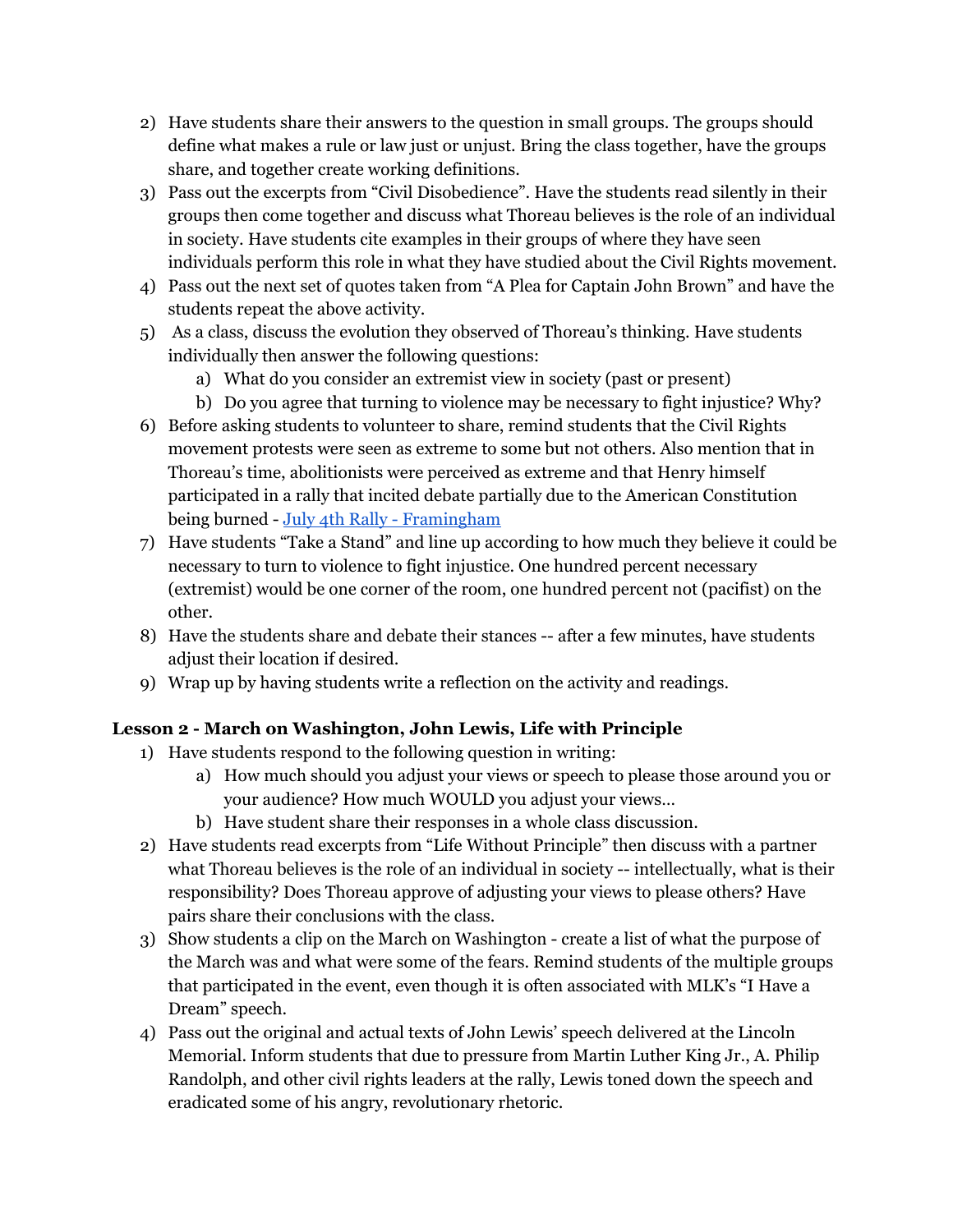- 5) In pairs, have students read through the two texts side by side and compare them.
	- a) What language was changed? Why was it changed? How did it change the tone of the speech?
	- b) Do you agree Lewis should have changed it or did he compromise his principles by doing so? What could have happened if the more revolutionary speech was delivered?
- 6) Share conclusions as a class and have students then discuss whether the March on the Washington was in fact a positive event or just a watered down, tame version of what Civil Rights leaders were striving for.
- 7) Have students silently reflect in writing on the idea of compromising personal principles for the perceived greater good. Should one's individual views always be shared, regardless of the audience? Share and discuss as a class.

### **"Civil Disobedience"** - <http://thoreau.eserver.org/civil1.html>

[3] Unjust laws exist; shall we be content to obey them, or shall we endeavor to amend them, and obey them until we have succeeded, or shall we transgress them at once? Men generally, under such a government as this, think that they ought to wait until they have persuaded the majority to alter them. They think that, if they should resist, the remedy would be worse than the evil. But it is the fault of the government itself that the remedy *is* worse than the evil. *It* makes it worse. Why is it not more apt to anticipate and provide for reform? Why does it not cherish its wise minority? Why does it cry and resist before it is hurt? Why does it not encourage its citizens to be on the alert to point out its faults, and *do* better than it would have them? Why does it always crucify Christ, and excommunicate Copernicus  $(2)$  and Luther,  $(3)$  and pronounce Washington and Franklin rebels?

[4] One would think, that a deliberate and practical denial of its authority was the only offence never contemplated by government; else, why has it not assigned its definite, its suitable and proportionate, penalty? If a man who has no property refuses but once to earn nine shillings for the State, he is put in prison for a period unlimited by any law that I know, and determined only by the discretion of those who placed him there; but if he should steal ninety times nine shillings from the State, he is soon permitted to go at large again.

[5] If the injustice is part of the necessary friction of the machine of government, let it go, let it go; perchance it will wear smooth — certainly the machine will wear out. If the injustice has a spring, or a pulley, or a rope, or a crank, exclusively for itself, then perhaps you may consider whether the remedy will not be worse than the evil; but if it is of such a nature that it requires you to be the agent of injustice to another, then, I say, break the law. Let your life be a counter friction to stop the machine. What I have to do is to see, at any rate, that I do not lend myself to the wrong which I condemn.

[6] As for adopting the ways which the State has provided for remedying the evil, I know not of such ways. They take too much time, and a man's life will be gone. I have other affairs to attend to. I came into this world, not chiefly to make this a good place to live in, but to live in it, be it good or bad. A man has not everything to do, but something; and because he cannot do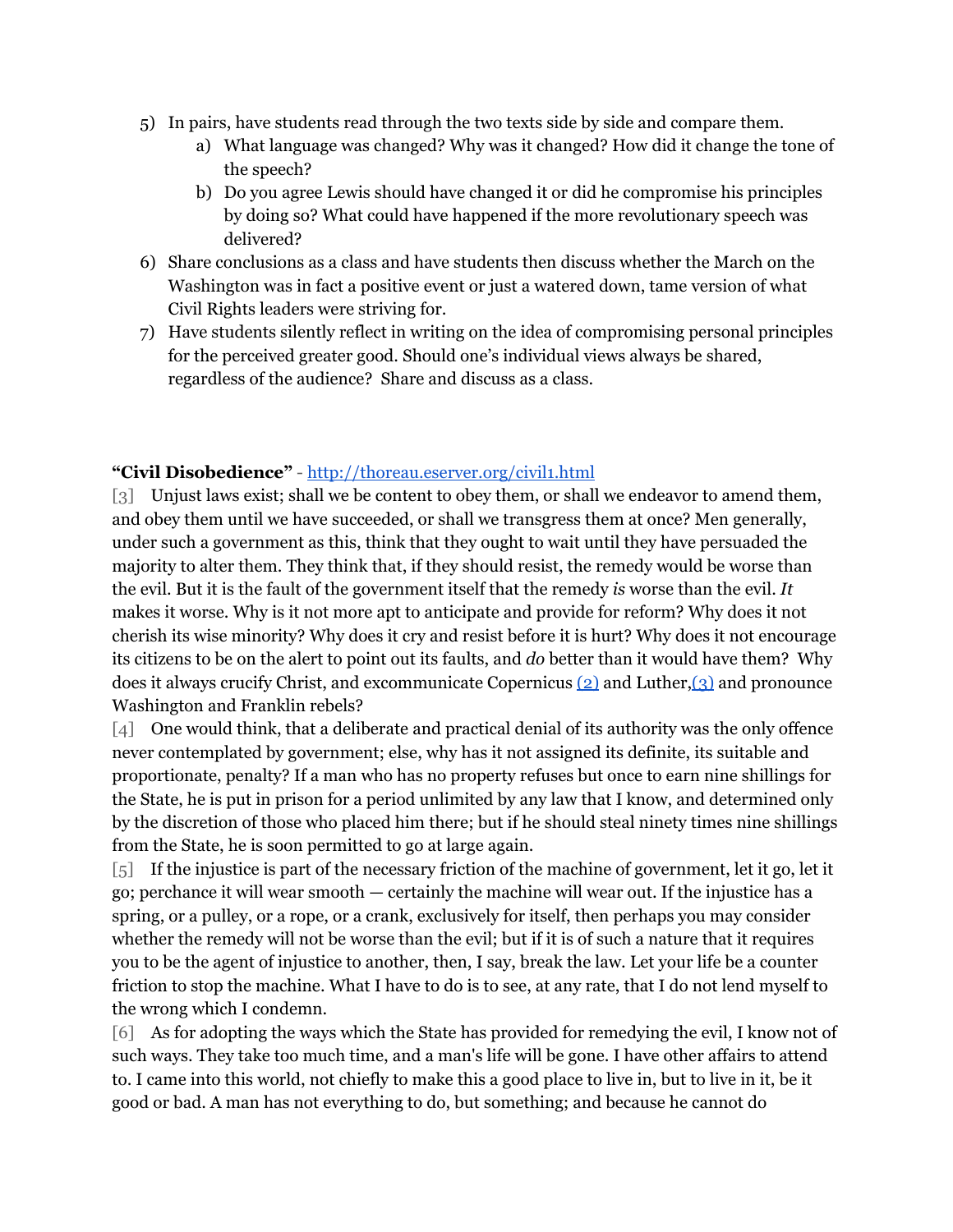*everything*, it is not necessary that he should do *something* wrong. It is not my business to be petitioning the Governor or the Legislature any more than it is theirs to petition me; and if they should not hear my petition, what should I do then? But in this case the State has provided no way; its very Constitution is the evil. This may seem to be harsh and stubborn and unconciliatory; but it is to treat with the utmost kindness and consideration the only spirit that can appreciate or deserves it. So is an change for the better, like birth and death which convulse the body.

[9] Under a government which imprisons any unjustly, the true place for a just man is also a prison.

[5] The mass of men serve the state thus, not as men mainly, but as machines, with their bodies. They are the standing army, and the militia, jailers, constables, *posse comitatus*[,\(7\)](http://thoreau.eserver.org/civil1.html#notes) etc. In most cases there is no free exercise whatever of the judgment or of the moral sense; but they put themselves on a level with wood and earth and stones; and wooden men can perhaps be manufactured that will serve the purpose as well. Such command no more respect than men of straw or a lump of dirt. They have the same sort of worth only as horses and dogs. Yet such as these even are commonly esteemed good citizens. Others, as most legislators, politicians, lawyers, ministers, and office-holders, serve the state chiefly with their heads; and, as they rarely make any moral distinctions, they are as likely to serve the devil, without *intending* it, as God. A very few, as heroes, patriots, martyrs, reformers in the great sense, and *men*, serve the state with their consciences also, and so necessarily resist it for the most part; and they are commonly treated as enemies by it. A wise man will only be useful as a man, and will not submit to be "clay," and "stop a hole to keep the wind away," $(8)$  but leave that office to his dust at least:  $-$ "I am too high-born to be propertied,

To be a secondary at control,

Or useful serving-man and instrument

To any sovereign state throughout the world.["\(9\)](http://thoreau.eserver.org/civil1.html#notes)

[6] He who gives himself entirely to his fellow-men appears to them useless and selfish; but he who gives himself partially to them is pronounced a benefactor and philanthropist.

### **"A Plea for Captain John Brown" -** <http://thoreau.eserver.org/plea2.html>

[57] It was his peculiar doctrine that a man has a perfect right to interfere by force with the slaveholder, in order to rescue the slave. I agree with him. They who are continually shocked by slavery have some right to be shocked by the violent death of the slaveholder, but no others. Such will be more shocked by his life than by his death. I shall not be forward to think him mistaken in his method who quickest succeeds to liberate the slave. I speak for the slave when I say that I prefer the philanthropy of Captain Brown to that philanthropy which neither shoots me nor liberates me. At any rate, I do not think it is quite sane for one to spend his whole life in talking or writing about this matter, unless he is continuously inspired, and I have not done so. A man may have other affairs to attend to. I do not wish to kill nor to be killed, but I can foresee circumstances in which both these things would be by me unavoidable. We preserve the so-called peace of our community by deeds of petty violence every day. Look at the policeman's billy and handcuffs! Look at the jail! Look at the gallows! Look at the chaplain of the regiment! We are hoping only to live safely on the outskirts of *this* provisional army. So we defend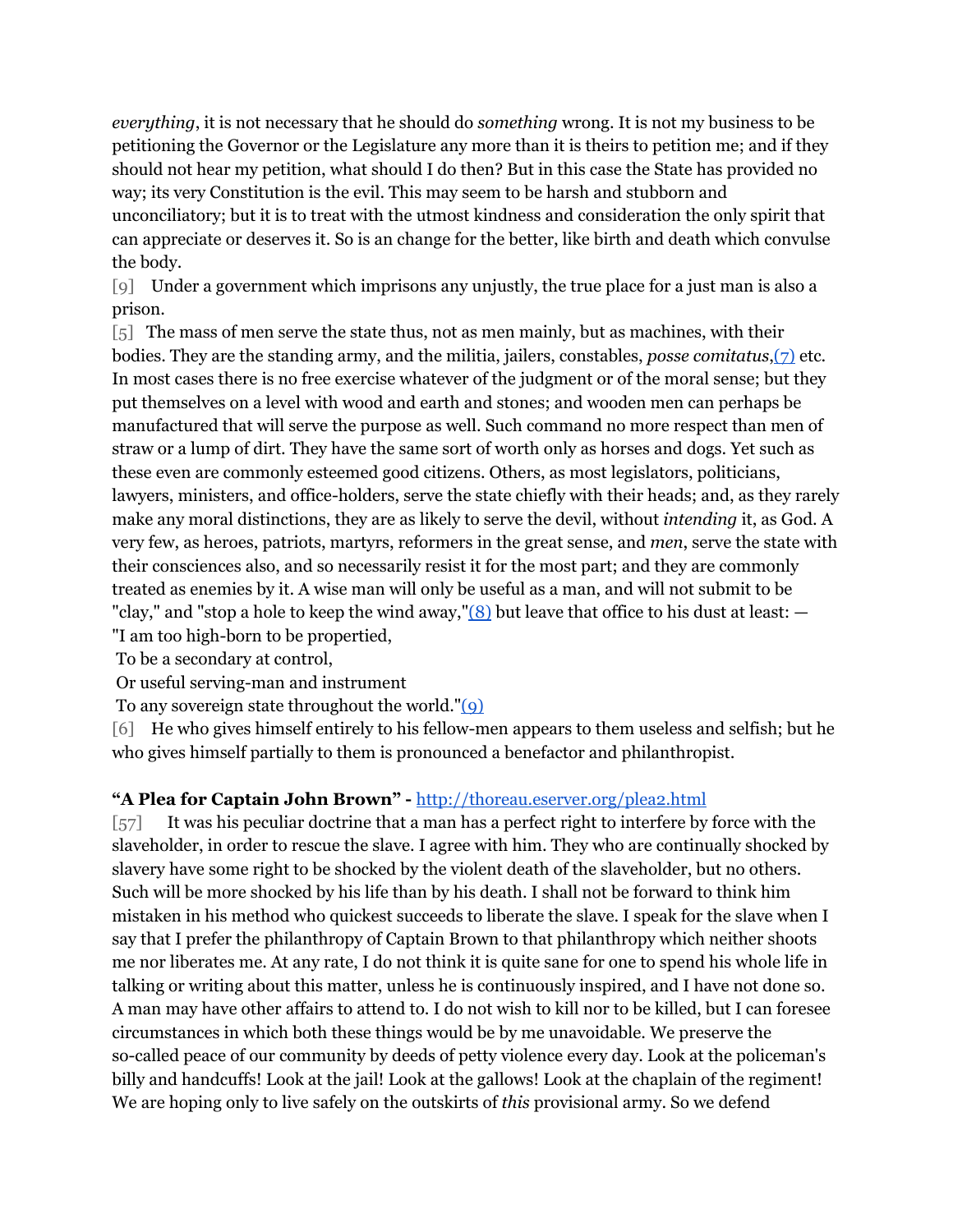ourselves and our hen-roosts, and maintain slavery. I know that the mass of my countrymen think that the only righteous use that can be made of Sharps rifles and revolvers is to fight duels with them, when we are insulted by other nations, or to hunt Indians, or shoot fugitive slaves with them, or the like. I think that for once the Sharps rifles and the revolvers were employed in a righteous cause. The tools were in the hands of one who could use them.

[58] The same indignation that is said to have cleared the temple once will clear it again. The question is not about the weapon, but the spirit in which you use it. No man has appeared in America, as yet, who loved his fellow-man so well, and treated him so tenderly. He lived for him. He took up his life and he laid it down for him. What sort of violence is that which is encouraged, not by soldiers, but by peaceable citizens, not so much by laymen as by ministers of the Gospel, not so much by the fighting sects as by the Quakers, and not so much by Quaker men as by Quaker women?

#### **"Life without Principle" -- <http://thoreau.eserver.org/life1.html>**

"AT A LYCEUM, not long since, I felt that the lecturer had chosen a theme too foreign to himself, and so failed to interest me as much as he might have done. He described things not in or near to his heart, but toward his extremities and superficies. There was, in this sense, no truly central or centralizing thought in the lecture. I would have had him deal with his privatest experience, as the poet does. The greatest compliment that was ever paid me was when one asked me what *I thought*, and attended to my answer. I am surprised, as well as delighted, when this happens, it is such a rare use he would make of me, as if he were acquainted with the tool. Commonly, if men want anything of me, it is only to know how many acres I make of their land, — since I am a surveyor, — or, at most, what trivial news I have burdened myself with. They never will go to law for my meat; they prefer the shell. A man once came a considerable distance to ask me to lecture on Slavery; but on conversing with him, I found that he and his clique expected seven eighths of the lecture to be theirs, and only one eighth mine; so I declined. I take it for granted, when I am invited to lecture anywhere, — for I have had a little experience in that business, — that there is a desire to hear what *I think* on some subject, though I may be the greatest fool in the country, — and not that I should say pleasant things merely, or such as the audience will assent to; and I resolve, accordingly, that I will give them a strong dose of myself. They have sent for me, and engaged to pay for me, and I am determined that they shall have me, though I bore them beyond all precedent.

[2] So now I would say something similar to you, my readers. Since *you* are my readers, and I have not been much of a traveller, I will not talk about people a thousand miles off, but come as near home as I can. As the time is short, I will leave out all the flattery, and retain all the criticism."

[4] I hardly know an *intellectual* man, even, who is so broad and truly liberal that you can think aloud in his society. Most with whom you endeavor to talk soon come to a stand against some institution in which they appear to hold stock, — that is, some particular, not universal, way of viewing things. They will continually thrust their own low roof, with its narrow skylight, between you and the sky, when it is the unobstructed heavens you would view. Get out of the way with your cobweb[s](http://thoreau.eserver.org/life2.html#n); wash your windows, I say! In some lyceums  $(4)$  they tell me that they have voted to exclude the subject of religion. But how do I know what their religion is, and when